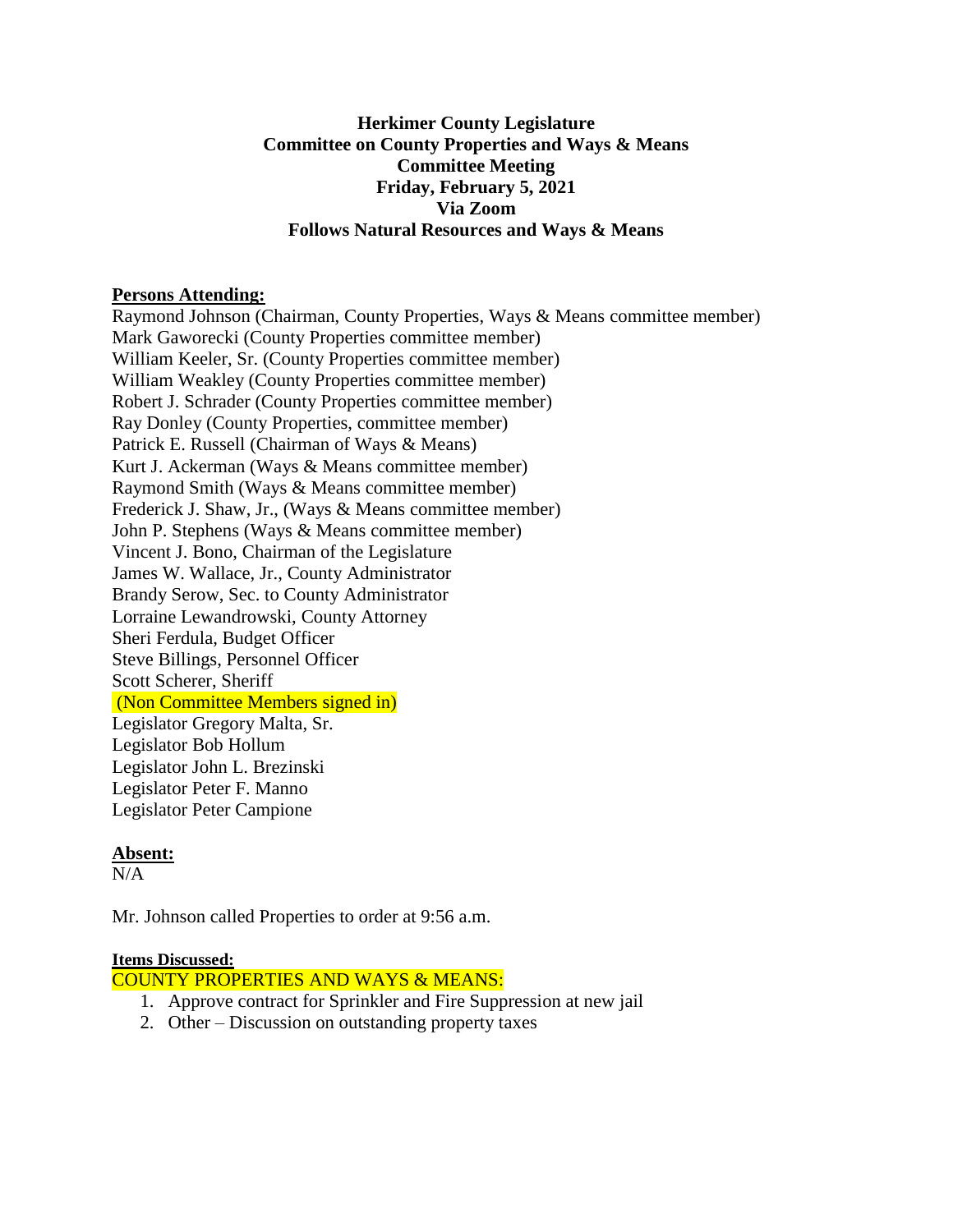# **Committee Vote Record**

# COUNTY PROPERTIES AND WAYS & MEANS:

Mr. Johnson: "One thing on the agenda is to approve contract for the Sprinkler and Fire Suppression at our new jail. The contract is \$5,664 a year, the maintenance contract for the new system. Can I have motion?"

Item #1 - On motion of Mr. Keeler, seconded by Mr. Donley for the County Properties Committee and on motion of Mr. Stephens, seconded by Mr. Shaw for the Ways & Means Committee, Item #1 was voted on, approved and moved for Resolution. Unanimous.

Mr. Schrader: "Ray can I ask you a question about the sprinkler system? Do we have a current contract with the same company through the old jail?"

Jim Wallace: "I would ask the Sheriff of Sheri."

Mr. Schrader: "Okay. Jim Wallace, a question for you, does this seem like a reasonable price?"

Jim Wallace: "Sheri, are you on?"

Mr. Stephens "If you read what was sent to us by Sheri it says this is possibly only for a year so they can bring Donny and the maintenance staff up to speed on how it works because it is new."

Mr. Schrader: "Okay. That's fine."

Mr. Johnson: "Anything under other for Properties?"

Mr. Bono: "Mr. Chairman, I have one other thing. Ray, are we aware of any properties that haven't paid taxes that should be paying taxes? I know of one business and I am not going to say the name because I do not want to embarrass them but hasn't paid taxes and continues to operate and is getting grants."

Mr. Johnson: "I know Lorraine is working on a couple of things Jim, back and forth with the courts. This COVID is screwing everything up as far as moving forward in the In Rem. You know the situation with the other thing in Ilion. Update on our money from the Land Bank, we are waiting for the State to send them money and then we will get our money there. As far as any certain business operating, I haven't heard anything yet. Unless Lorraine knows something."

Mr. Bono: "Well I do and I think maybe a couple of others but I will send you a note on which business that is. That has to be rectified because that is not right that they continue to operate not paying taxes. They made a partial payment but they are not current and they need to. To get a State grant on top of that which I am shocked at being in arrears, shame on the State. I will give you the details."

Jim. Wallace: "Jim, as we talked yesterday, I'm also pursuing it as well."

Mr. Wallace: "Yes, and Jim is on it too. Thanks Jim."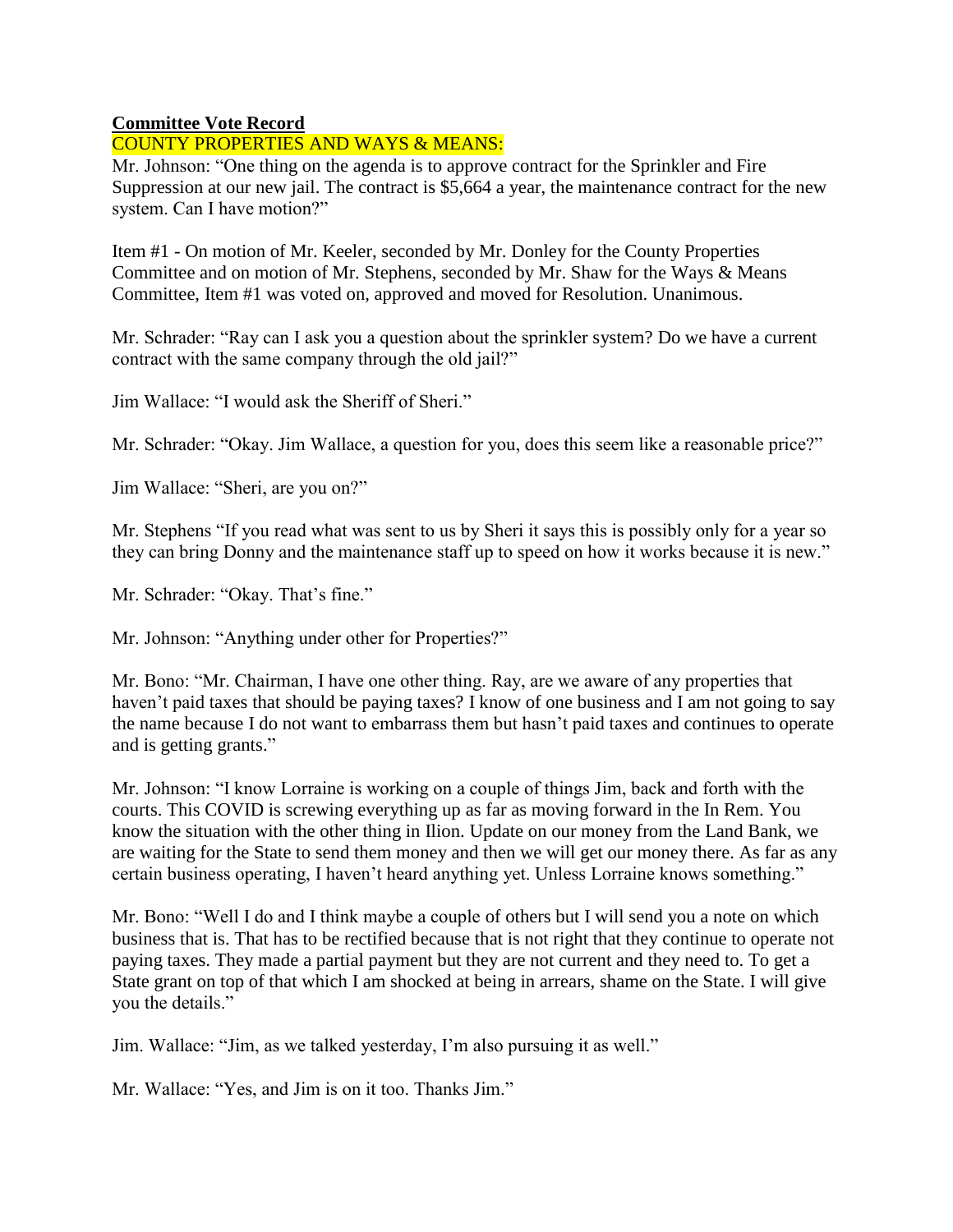Mr. Weakley: "Mr. Bono, can you send that to all of the committee members please?"

Mr. Bono: "Absolutely. It will go to all."

Mr. Schrader: "I know you said previously we were going to have a meeting with the Ilion representative."

Mr. Johnson: "As far as our taxes that were paid? Lorraine, if you are on jump in at any time because I do not want to over speak or say something wrong. She is handling it. We went through MaryJo, the Village Treasurer, her and Lorraine are working it out. They are working out the details. I did talk to the school as far as their end. I thought it would be easier to have both parties deal directly with Lorraine rather than Lorraine telling me something, going to the other party and saying something, getting it mixed up. It's going back and forth. I'm pretty sure the Village has a meeting Tuesday night, John, if I'm not mistaken and Lorraine is going to have something or present something to go over it. Lorraine, did I leave anything out?"

Mr. Stephens: "They changed to Mondays."

Lorraine Lewandrowski: "You got it right. Like Ray said, the Village Trustees will consider the information we have submitted. Jennifer Casey did a breakdown of exactly the chain of events that occurred with the building sending the County a list of taxes that were not paid. On the list were properties owned by Coolidge associates which is Duofold. Almost simultaneously the Village in March, the Village purchased the property at the same time they were made whole so things crossed in the mail. Jennifer submitted all of the details with the dollar amount to make the Village whole and as we have spoken with the Clerk over at the Village, what we are seeking reimbursement so the next meeting is Monday night I think then we will know more after that meeting what way the trustees want to go."

Mr. Johnson: "Thanks Lorraine."

Mr. Schrader: "What I want to emphasize on this is I am not looking for the penalty, I just want the original money back we were owed."

Mr. Johnson: "That's what we are trying to do Mr. Schrader. It's just going back and forth now through the different channels."

Mr. Schrader: "Okay. I don't want any extra money from them. I just want to make sure the County, the tax payers get what is owed."

Mr. Johnson: "And on that note Bob I will reiterate doing that does not hurt the IDA or anything moving forward with Duofold projects."

Mr. Schrader: "Okay. Thanks for clarifying that up."

Item #2 – Discussion only. No vote taken.